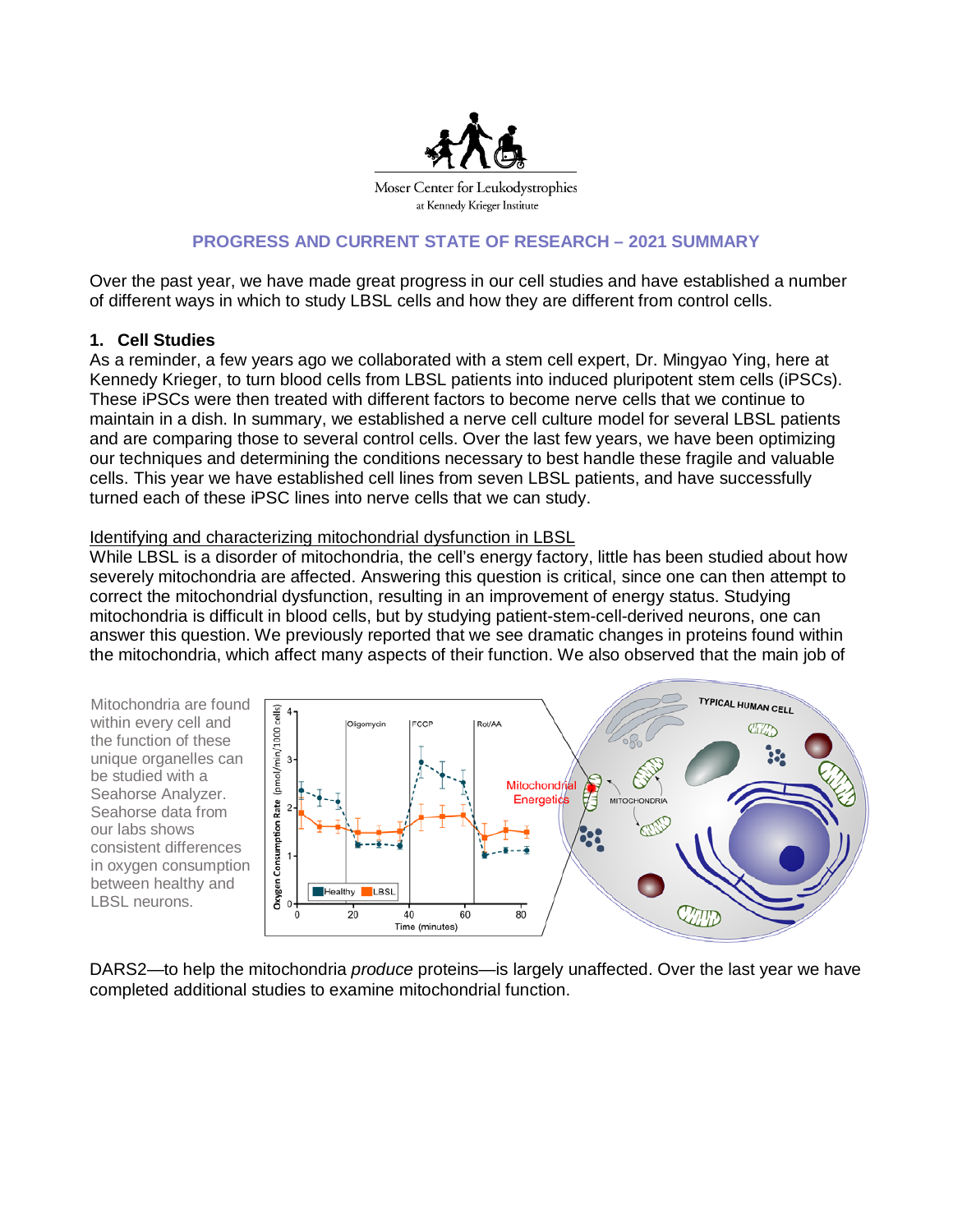We are fortunate to have recently recruited Dr. Joseph Scafidi, a practicing pediatric neurologist with many years' research experience of the developing brain and mitochondrial energetics. Dr. Scafidi, upon arrival to Kennedy Krieger, purchased a brand-new Agilent Seahorse Analyzer, a specialized piece of equipment that can assess mitochondrial function in living cells or tissue in a multitude of ways. In addition to sharing a physical lab space with the LBSL team, Dr. Scafidi is an avid educator and collaborator, and has helped our team to accurately assess mitochondrial function within LBSL cells. Importantly, we have completed several experiments to find consistent dysfunction of mitochondria within LBSL patient cells and now have a quantitative measure of the level of dysfunction. These studies are instrumental to understanding the effect of DARS2 on cells, and these assays will be important when testing the effects of future therapeutics on cell mitochondrial function. In addition, we continue to interact with Dr. Jose Abdenur and his team at Children's Hospital at Orange County, who have received patient cell lines from us and are planning to conduct mitochondrial therapy studies.

Single Cell RNA-sequencing to understand disease process in mini-brains In parallel to the neuron culture work, this year we also completed a very lengthy project to study gene expression within our LBSL cerebral organoids or "mini-brains".



Individual patient mini-brains grow suspended in a plastic dish. These cell clusters show developmental changes over time, including "rosettes" or areas of budding and development, observable by the eye beginning around Day 10. These mini brains can grow for several months; however, the bigger they grow, the more difficult it becomes for nutrients to reach the center core, and thus we examine cells around Day 70 of growth.

We introduced the concept of this study in last year's update and are happy to report that it has been successfully completed. Using our own in-house cerebral organoid protocol, these mini-brains are grown in a dish from iPSCs that naturally form spherical structures and grow to develop various cell types, as a real brain would do. Shiqi Guang, a very talented medical student from Xiangya Hospital of Central South University in China, who has been studying in our lab for the last two years, has grown mini-brains from each of our patient lines, then after reaching a state of maturity, has separated each mini-brain to single cells and had them sequenced to be able to study the gene expression and composition of every different cell type within these structures. These studies allow us to understand how a nerve cell might be differentially affected by DARS2 than a cell less essential to brain function and development. Shiqi's work is novel to the field of LBSL and even novel to the field of mitochondrial tRNA synthetases, and she is in the process of preparing a manuscript of these data for publication. We look forward to sharing these data with you at the next research summit.

### Antisense Oligonucleotide Therapy

As of last year's update, we had begun closely examining antisense oligonucleotides (ASO)—short pieces of RNA that can be used to "hide" the DARS2 mutation in cells. ASO therapy is now the standard of care in Spinal Muscular Atrophy and is being tested for a series of other diseases.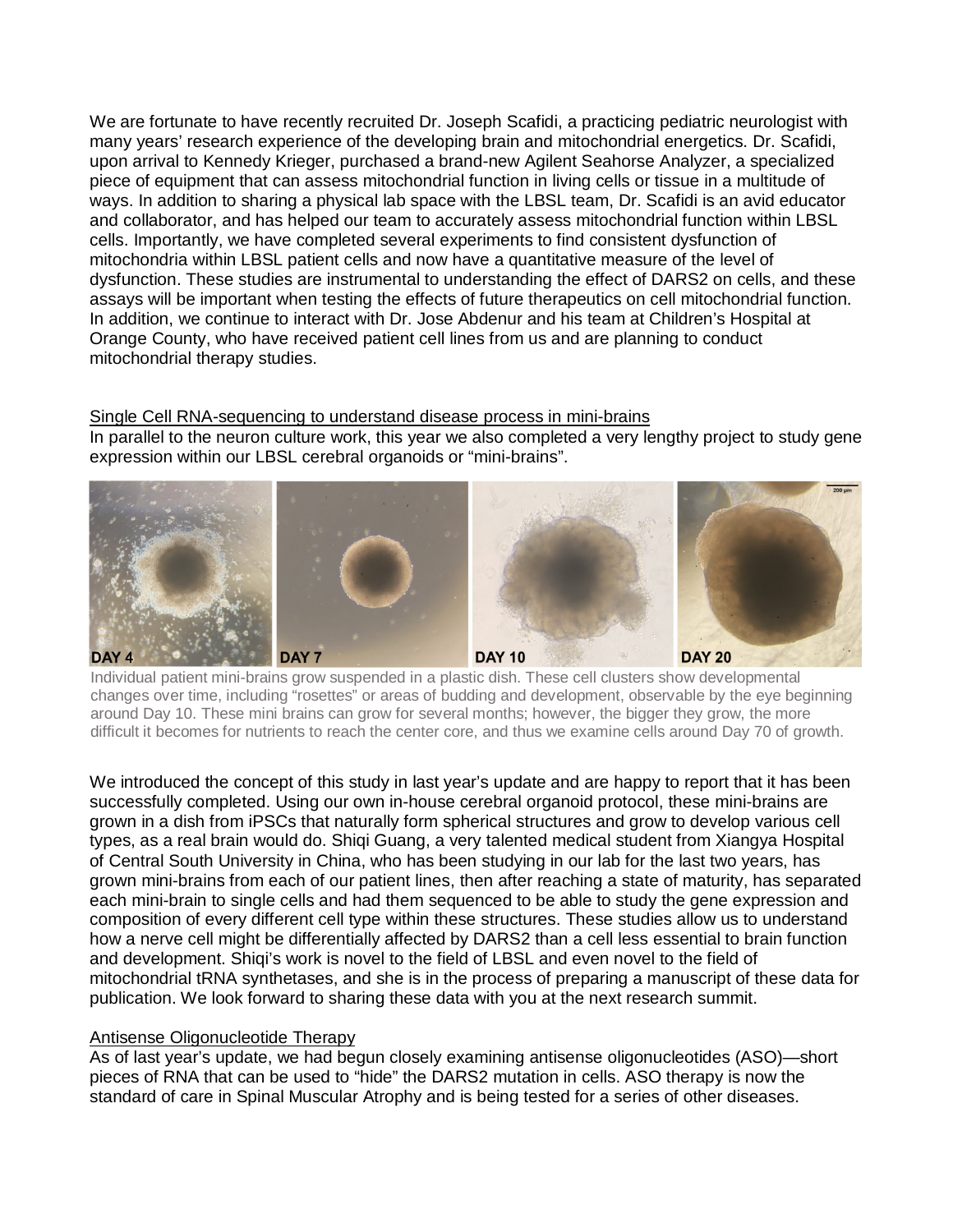In order to find the specific sequence that works best, we tested dozens of iPSCs and neurons to find two that increased the proper splicing, or proper production, of the DARS2 transcript needed to make healthy protein. How well the ASO was able to improve splicing varied, based on how we delivered the ASO to the cells, which would not work well as a therapeutic. Since discovering this, we partnered up with the Center for Nanomedicine at Johns Hopkins and had them design for us a novel nanoparticle which can be attached to the ASO to standardize delivery. This custom structure took a few months to generate, validate, and test, but is now in our hands ready for testing in LBSL cells. The construct also has a small tag attached which glows red under a microscope, allowing us to see exactly where these constructs end up, ensuring that the ASO is delivered within the cell where it can have the greatest impact on function. We are currently in the process of testing these ASOnanoparticles with patient iPSCs and neurons, and look forward to reporting the results of our work.

# **Summary of previous therapeutic attempts**

In the past we attempted the following strategies, none (so far) with any success:

- 1) We treated the DARS2 conditional knock-out mouse with a potent antioxidant using a nanodendrimer platform for selective delivery of the drug into the brain. Despite several months of treatment with the dendrimer-N-Acetylcysteine compound, we did not improve the animals' behavior or disease pathology.
- 2) We also have treated both animals and patient cell lines with a drug that blocks the Integrated Stress Response (ISR) with no positive results. In addition, treating patient neurons with an ISR activator drug resulted in further deterioration of mitochondria.

# **Plan for the upcoming year in the lab:**

- 1) Now that we have developed a clear method in the laboratory to study mice as well as cells and their mitochondria, we plan to conduct extensive studies using the ASO-nanoparticles.
- 2) We have also begun a new collaboration with the University of Maryland and hope to build a gene therapy platform using AAV9 viruses that we will then test in the next two years.
- 3) Finally, we are in active discussion with the Johns Hopkins Drug Discovery program to develop a high-throughput methodology to test in the patient-derived neurons and hopefully identify other drugs that may be beneficial.

# **2. Human Studies**

While we are hopeful that we will identify a working therapy in animals and cells, it is critical that we better characterize the progression of LBSL clinically. In order to test any drug in a patient, we first need to understand at what pace the disease gets worse and how variable this disease is. Importantly, this is not just a scientific question but a vital issue that needs to be fully addressed before the Food and Drug Administration (FDA) will permit human trials.

Accordingly, with the help of our LBSL patient community, we have made great progress in collecting outcome variables and studying LBSL. Despite COVID-19, our remote assessments research study has continued without interruption with excellent compliance of participants. We have recruited a new subject since the last update, and are happy to report that as our youngest natural history study participants have grown older, three more now have the maturity to follow the complex instructions required to complete walking, balance and clinical ataxia score tests.

Dr. Amena Smith Fine is now in her second year as an Assistant Professor of Neurology at Kennedy Krieger and retains her primary focus on seeing patients at the Moser Center and focusing on LBSL research. In June 2021, she successfully competed for a two-year grant award from the NIH that supports a large portion of her salary. Her award provides additional mentoring from Dr. Adeline Vanderver, a leukodystrophies expert at Children's Hospital of Philadelphia, as well as support of the